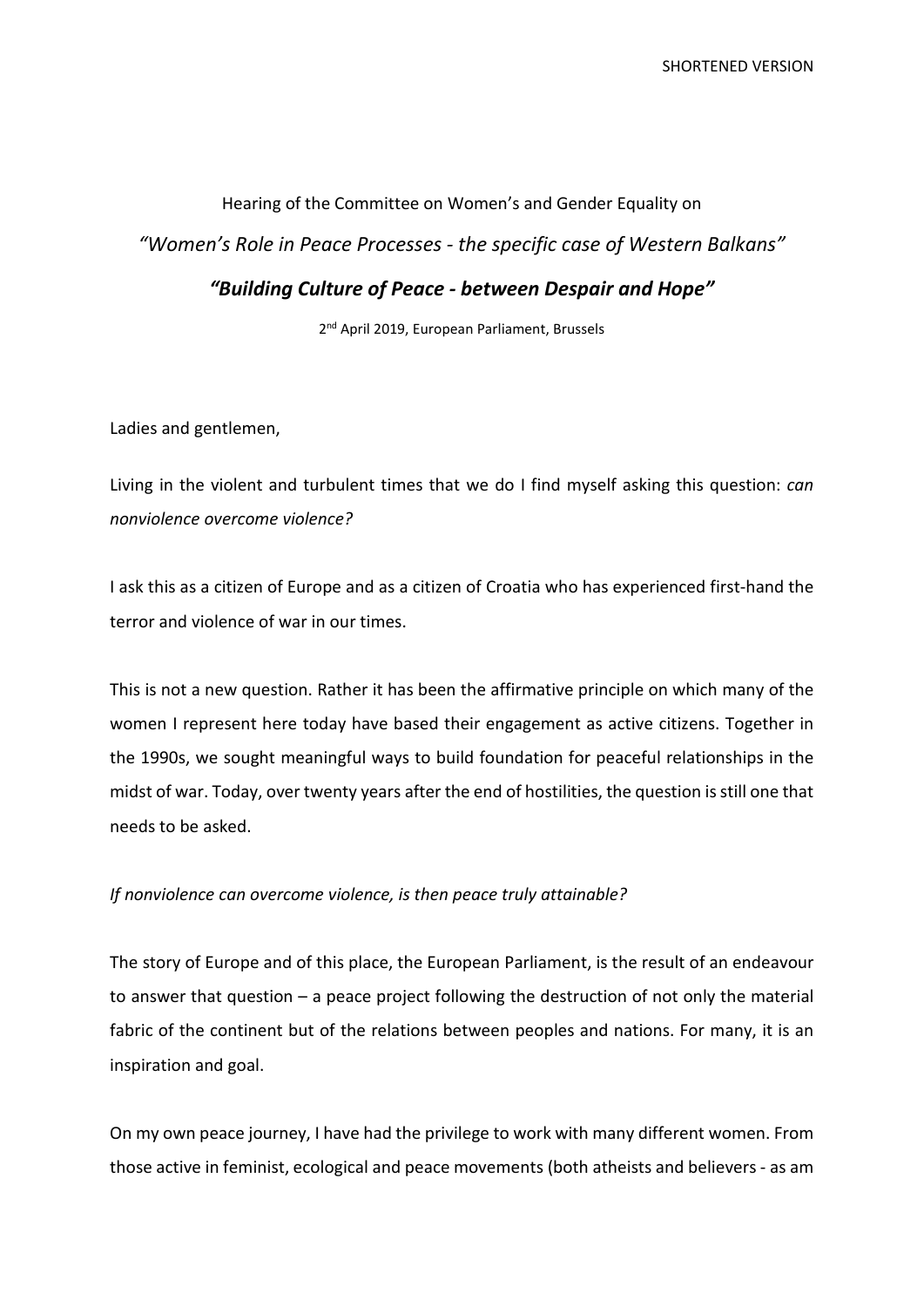I), to those women using interreligious dialogue to work on tangible issues around peace and justice. All of us bringing different sets of experiences and realities to the table yet sharing a common purpose.

Their activism is diverse: strong and persistent anti-war dedication of Women in Black in Serbia; the 'invisible', spontaneous but vital role of women in the post-war restoration of trust in local communities; the peacebuilding role of teachers in war torn communities and in schools; women's rights & peace & dealing with the past activists; and then there's the role of peace-oriented women in religious communities - a huge potential for transformation at a cultural level which needs to be recognised! Today there is a new generation of women who are increasingly engaging in political struggles against the multiple forms of violence which are a major problem of post-war societies.

In my region, war divided our societies rapidly and in the such ways, so that it was not possible to establish a common platform and peace movement – therefore, our peace efforts developed in separation. However, we still found a way to nurture communication and develop a soft structure of mutual support (networking), also for joint actions. In this we were helped by our friends from Europe and afar.

We did not stop the war nor did we significantly influence its course. But our peace endeavours – the majority of which were led by women – did contribute to the foundation of values on which a democratic society, and culture of peace, can be built.

Today, I am acutely aware of the need to work together to save and advance the European peace project: to ensure peaceful societies and prevent conflict in our politically unstable neighbourhoods such as in Kosovo, Bosnia and Herzegovina and in Macedonia; and to work on sustainable development. If we are to live in communities free of violence (and from the fear of violence) whether it be against our fellow citizens or against the fragile environment entrusted to us, we need to work together.

We are desperately looking for hope again! Where can we find it?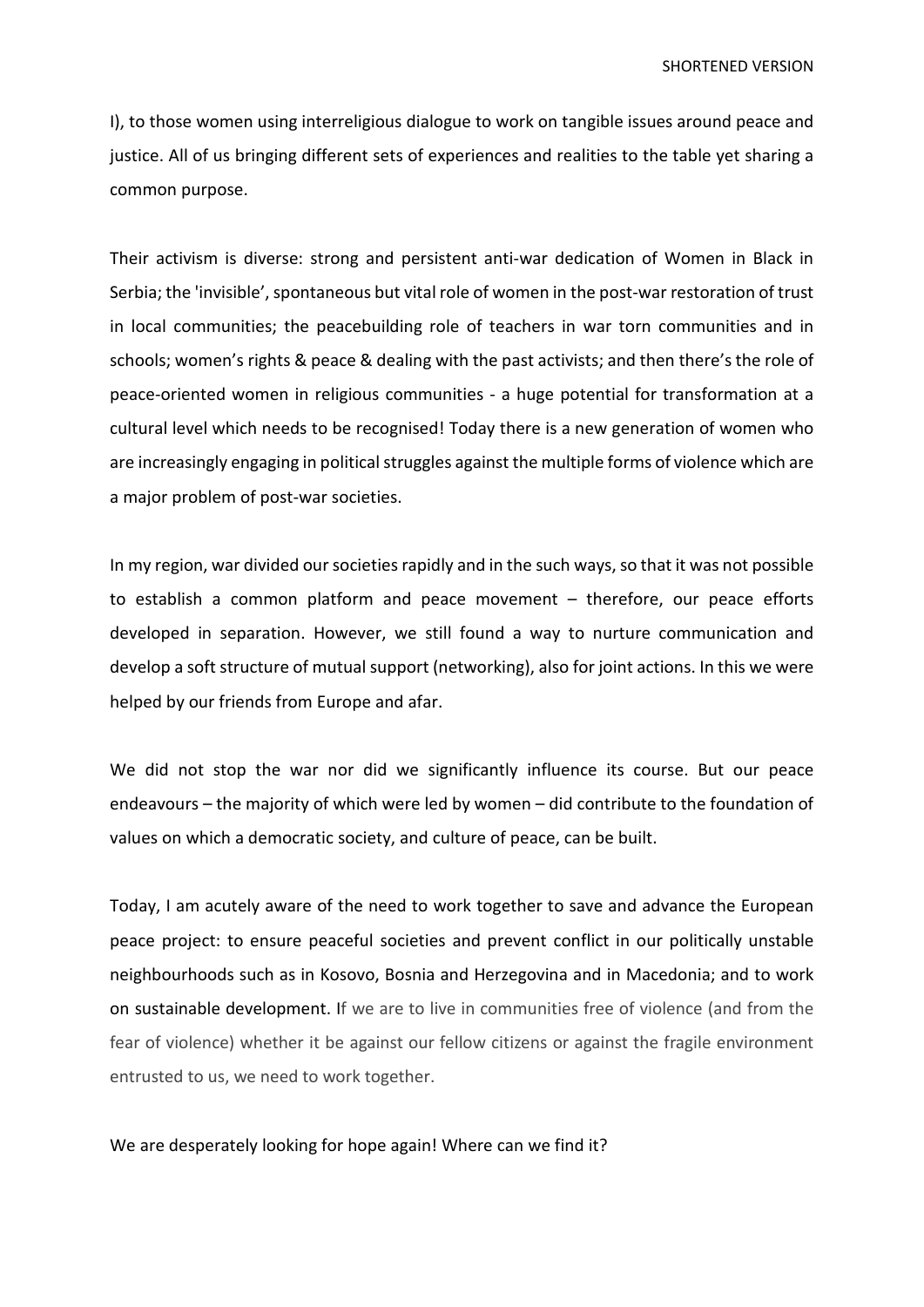SHORTENED VERSION

Allow me to share with you two milestones of my hope!

First: I am encouraged with the fact that today there is **common global recognition** of the need to build peaceful societies as a lever towards sustainable development. The UN 2030 Agenda states: *there is no sustainable development without peace and that there is no peace without sustainable development.* Article 4.7 specifically calls for: "….*education for sustainable development and sustainable lifestyles, human rights, gender equality, promotion of a culture of peace and non-violence……"* Furthermore*,* the main message of the 2018 World Bank and UN report *Pathways for Peace* confirms that **prevention works:** *"how actions taken through education; economic and social development; human rights; gender equality; democratic participation; understanding and tolerance; the free flow of information; and international peace and security can serve to build a culture of peace".* It is confirmation of the 2003 UN General Assembly conclusion that **working for a culture of peace is also working for prevention of armed conflict**!

But let's bring it all back down to societal level and meet women where they are – indeed where we are.

Second: one of the main lessons I learned was from my experience at the Centre for Peace, Nonviolence and Human Rights in Osijek was that **it is possible to build peace in the middle of the war.** In actual context that lesson means: it is vital to build peaceful relationships even while struggling with structural violence against people and the planet.

Then, in the middle of the war, in reaction to the violence around us, we (small number of citizens of Osijek, vast majority of women) sought ways to prevent war and then stop it. We soon realised that this was not in our power, so we asked ourselves a different question*: What kind of state and society do we want in the future?* We agreed that it should be one more resistant to violence and have the nonviolent capacity to build a just and sustainable peace. We defined peace as a 'dynamic state of constant rebuilding, of improving relationships towards greater justice, inclusivity, cooperation and solidarity in economic, social, political and cultural spheres (Adam Curle).' This was the paradigm of developing a culture of peace.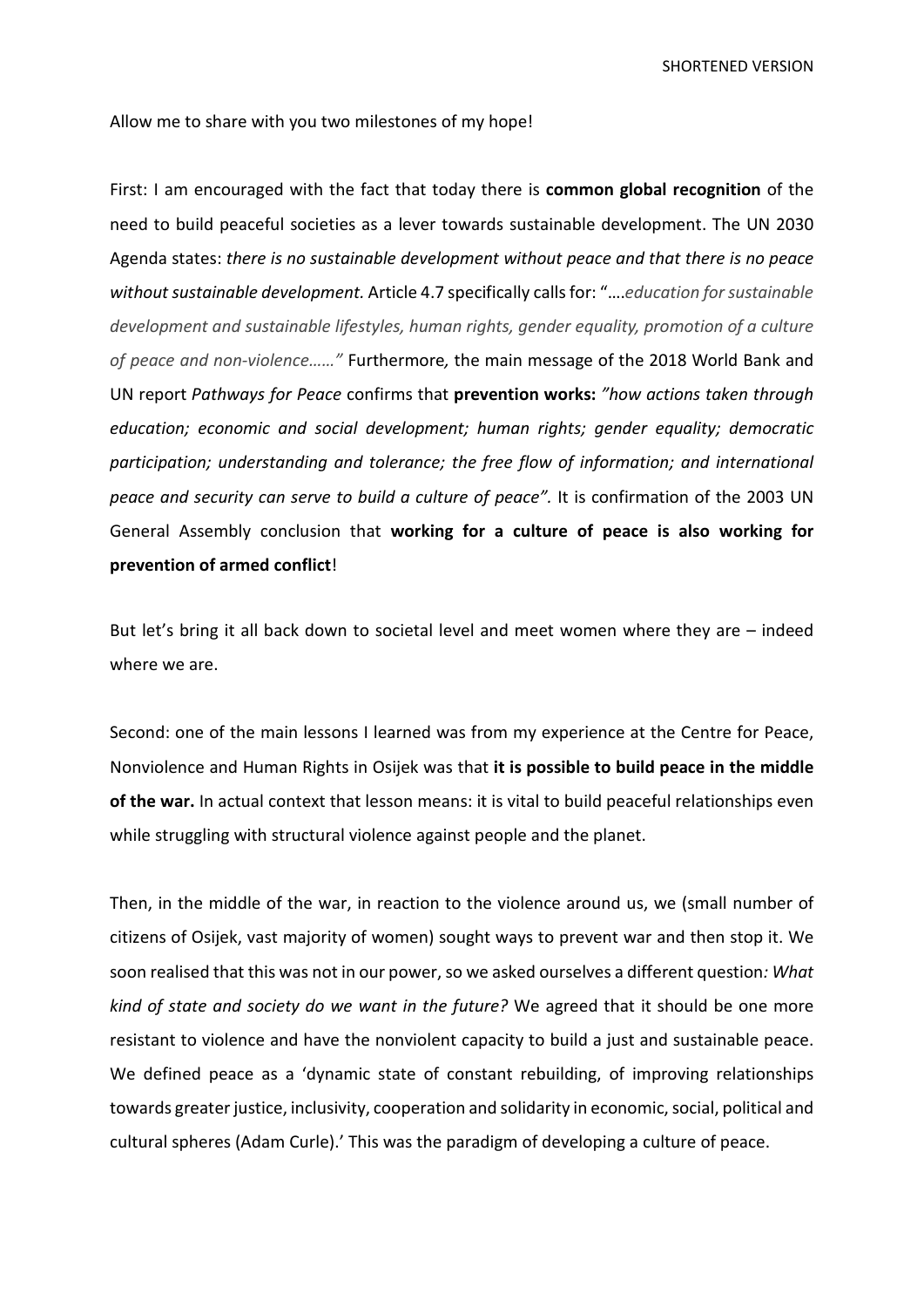By testing this common vision in the middle of war, we were able to confirm that such a society can be created. Our guiding principles were concrete: **help** the most vulnerable (refugees and the displaced); **oppose** violence and human rights violation of one's own community; **open and nurture** communication between civilians across the front lines of separation and do that though **cooperation** with local government, institutions and with thelocal community. Within the context of war, it was by no means easy, it was even dangerous,

but it was possible!

How? I am convinced that it was possible because we always used to think very carefully not only around the question WHAT, but, also HOW - how to act to dismantle the dominant culture of fear, anger, distrust and hate; and in doing so build trust, solidarity and cooperation? How to build a culture of peace!?

We sought answers by **educating ourselves in nonviolent action**. This strengthened us and helped us empower hundreds and hundreds of women, teachers and youth as peacebuilders.

In 1997- 1998, the peaceful reintegration of the occupied territories took place marking the end of the war in Croatia. It was one of the most successful UN peacekeeping missions ever (UNTAES) – and was a joint venture combining political will, a strong UN mandate and the civilian contribution of 10 peace organisations from Croatia and Serbia. But most importantly, it was achieved with the will, strength and courage of thousands of women and men.

I am deeply convinced it was the nonviolent and peacebuilding actions of ordinary citizens which tilted the scales - the multiple resources invested directly into the grassroots ensured that the peace attained was sustainable.

Let me invite you to visualise your Europe of the future – that common space in which our children and grandchildren will live. Take with you the question – how you are contributing or can contribute to test that vision today. *What must we do, need to do and can do today to ensure that vision is a reality today and tomorrow?*

I believe we need to invest in those people who oppose violence, regardless of religion, ethnicity or gender: